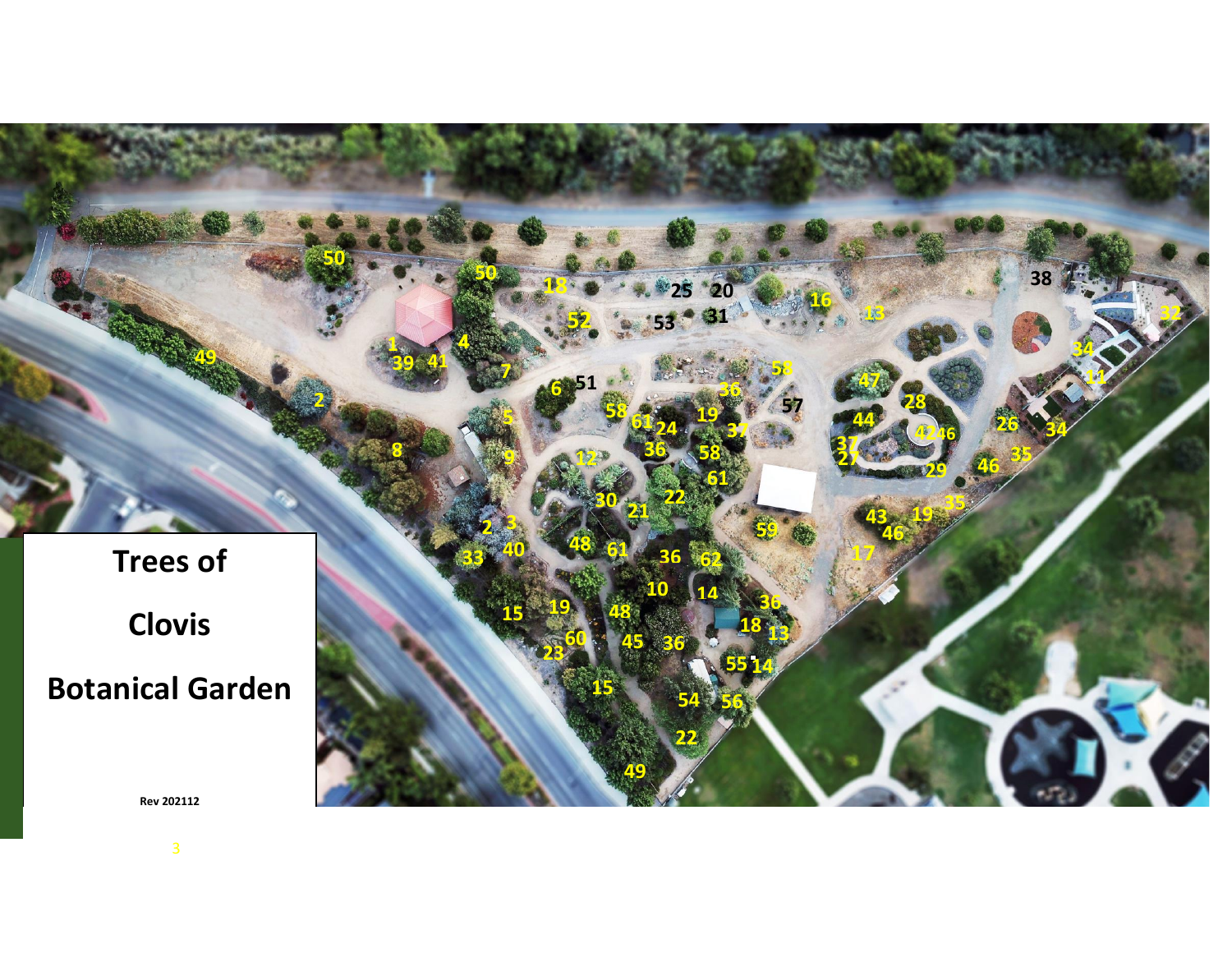|                |                                        | <b>Trees of Clovis Botanical Garden</b> |                                                        |                     |                                                     |                                          |                                |
|----------------|----------------------------------------|-----------------------------------------|--------------------------------------------------------|---------------------|-----------------------------------------------------|------------------------------------------|--------------------------------|
| Number<br>Nap  | <b>Common Name</b>                     | <b>Scientific Name</b>                  | deciduous<br>Evergreen<br>$\overleftarrow{\mathbf{o}}$ | <b>Flower color</b> | Of Interest                                         | Size (ft)                                | <b>Notes</b>                   |
| $\mathbf{1}$   |                                        | Acacia aneura                           | Ε                                                      | Yellow              | Grey leaves seed<br>pods                            | 15-20 T&W                                |                                |
| $\overline{2}$ | Mulga Acacia<br><b>Bailey's Acacia</b> | Acacia Baileyiana                       | E                                                      | yellow              | grey leaves                                         | 20-30T&W                                 |                                |
|                |                                        |                                         |                                                        |                     | grey leaves, new                                    |                                          |                                |
| 3              | <b>Purple leaf Acacia</b>              | Acacia baileyiana purpurea              | E                                                      | yellow              | leaves purple                                       | 20-30T&W Removed                         |                                |
| 4              | Snowy River Wattle                     | Acacia boormanii                        | E                                                      | yellow              | Narrow grey green<br>leaves<br>fast grower, silvery | $6-$<br>$10-15T$<br>15W<br>50T<br>$40 -$ |                                |
| 5              | Silver leaf wattle                     | Acacia dealbata                         | E                                                      | yellow              | feathery leaves                                     | 50W                                      |                                |
| 6 <sup>1</sup> | <b>Sydney Golden Wattle</b>            | <b>Acacia longifolia</b>                | E                                                      | vellow              | <b>Bright green leaves</b>                          | <b>20T 20W</b>                           | <b>Removed in 2021</b>         |
| 7              | Oven's Wattle                          | Acacia pravissima                       |                                                        | vellow              | small triangular<br>leaves                          | 12-20 T&W<br>15-25T 10-                  | Died 2021, replacement growing |
| 8              | Orange wattle                          | Acacia saligna                          | E                                                      | yellow              | blue gray foliage                                   | <b>15W</b>                               |                                |
| 9              | <b>Shoestring Acacia</b>               | Acacia stenophylla                      | E                                                      | small yellow        | long leaves                                         | 30T 20W                                  |                                |
| 10             | Strawberry tree                        | Arbutus 'Marina'                        | E                                                      | pink clusters       | red fuit, red peeling<br>bark                       | 40T&W                                    |                                |
| 11             | <b>Bottle Tree</b>                     | <b>Brachychiton populneus</b>           | E                                                      |                     | Flaring trunk                                       | 30-50T<br>30W                            |                                |
| 12             | Pindo palm                             | Butia capitata                          | E                                                      | Long spike          | followed by fruit                                   | 10-20T                                   |                                |
| 13             | <b>Blue Atlas Cedar</b>                | Cedrus atlantica                        | E                                                      |                     | blue gray foliage                                   | 60T & 30W                                |                                |
| 14             | Deodar cedar                           | Cedrus deodora                          | E                                                      |                     | grey foliage                                        | 80T & 40W                                |                                |
| 15             | Chinese hackberry                      | Celtis sinensis                         | D                                                      |                     | Deep roots                                          | 40T&W                                    | Several nearby                 |
| 16             | <b>Thornless Palo Verde</b>            | Cercidium 'Desert Museum'               | D                                                      | Yellow              | Fast grower, green<br>bark                          | 20T&W                                    |                                |
| 17             | Oklahoma redbud                        | Cercis canadensis<br>'Oklahoma'         | D                                                      | Wine red<br>flowers | thick glossy<br>heart<br>shaped leaves              | 25T&W                                    |                                |
| 18             | <b>Western Redbud</b>                  | Cercis occidentalis                     | D                                                      | Pink                | seedpods shrub/tree 10-18 T&W                       |                                          |                                |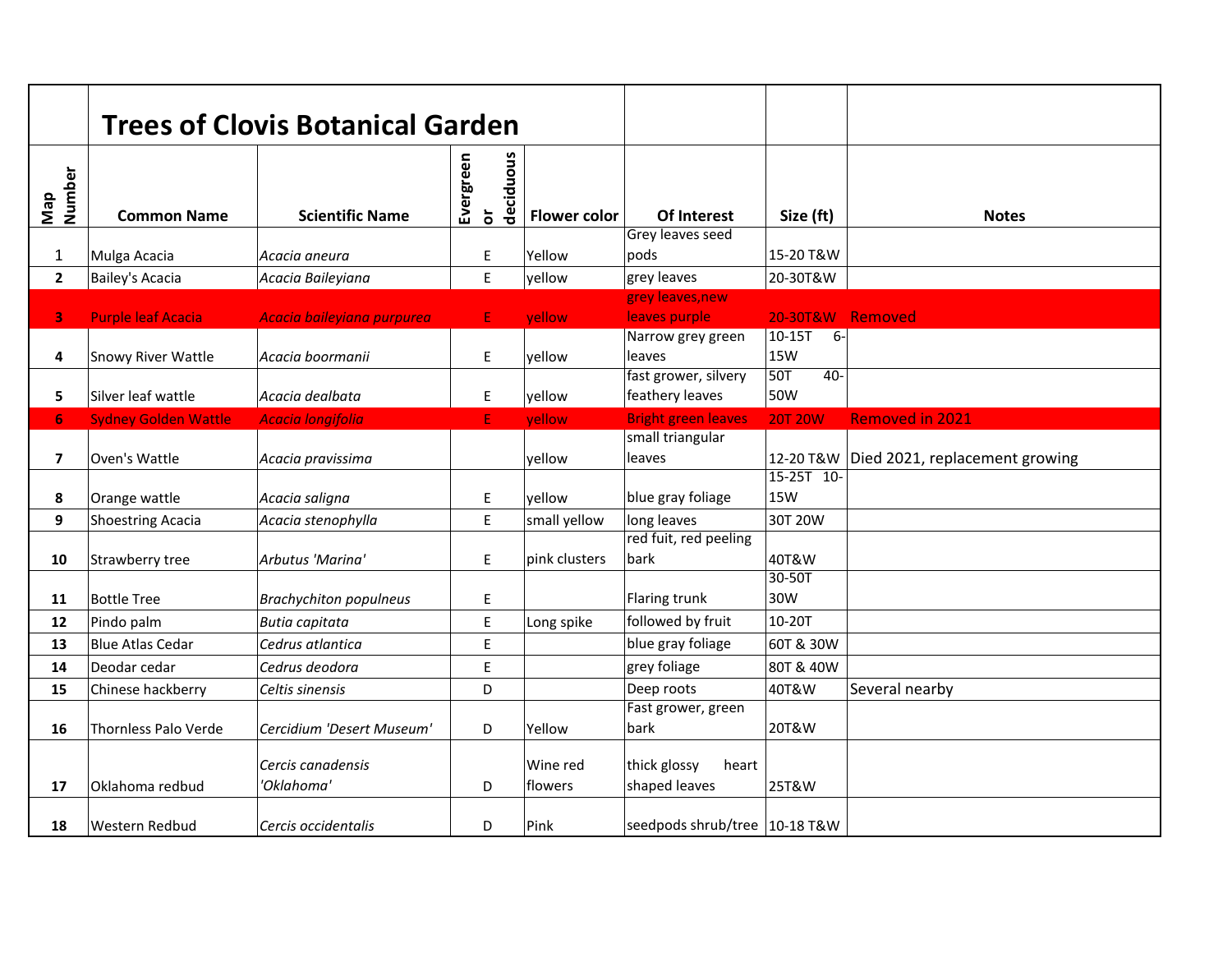| Number<br>Nap | <b>Common Name</b>          | <b>Scientific Name</b>                       | Evergreen | deciduous<br>$\overleftarrow{\mathbf{o}}$ | <b>Flower color</b>          | Of Interest                            | Size (ft)         | <b>Notes</b>                                                                     |
|---------------|-----------------------------|----------------------------------------------|-----------|-------------------------------------------|------------------------------|----------------------------------------|-------------------|----------------------------------------------------------------------------------|
|               |                             |                                              |           |                                           |                              |                                        | 15-20 T 10-       |                                                                                  |
| 19            | Desert willow               | Chilopsis linearis 'Burgundy                 |           | D                                         | Burgundy                     | Fast grower                            | 20W               | Several nearby                                                                   |
| 20            | <b>Bubba Desert Willow</b>  | Chilopsis linearis 'Bubba'                   |           | D                                         | Burgundy                     | Upright growth<br>small olive shaped   | 30T&W             |                                                                                  |
| 21            | Fringe tree                 | Chionanthus virginicus                       |           | D                                         | white                        | fruit                                  | 12-20T&W          |                                                                                  |
| 22            | Chitalpa                    | Chitalpa tashkentensis                       |           | D                                         | pink                         |                                        | 20-30 T&W         |                                                                                  |
| 23            | Smoke Tree                  | Cotinus coggygria                            |           | D                                         | Red leaves                   | Lavender-pink "hairs"<br>like smoke    | 12-15T&W          |                                                                                  |
| 24            | <b>Washington Hawthorne</b> | Crataegus phaenopyrum                        |           | D.                                        | white                        | small berry like fruit                 | <b>25T 20W</b>    | <b>Removed 2021</b>                                                              |
| 25            | Arizona cypress             | Cupressus arizonica                          |           | $\mathsf E$                               |                              | silver                                 | 40T 20W           |                                                                                  |
|               |                             |                                              |           |                                           |                              |                                        | $9-30T$ $9-$      |                                                                                  |
| 26            | Piute cypress               | Cupressus nevadensis                         |           | E                                         |                              | Silver                                 | <b>15W</b>        |                                                                                  |
| 27            | Italian cypress             | Cupressus sempervirens                       |           | E                                         |                              | narrow                                 | 60T 5-10W         |                                                                                  |
| 28            | Dwarf Italian Cypress       | Cupressus sempervivens 'Tiny<br>Tower'       |           | E                                         |                              | slow growing                           | 20T 5W            | Several along entrance                                                           |
| 29            | Fig tree                    | Ficus carica 'Brown Turkey'                  |           | D                                         |                              | brownish purple<br>fruit, lobed leaves | 15-30T&W          |                                                                                  |
| 30            | Kumquat                     | Fortunella margarita                         |           | E                                         | white                        | small orange fruit                     | 8T&W              |                                                                                  |
| 31            | Flannel bush shrub          | Fremontodendron<br>californicum 'Ken Taylor' |           | E                                         | Golden                       | Shrub Fuzzy leaves                     | 4-6T 12W          | Planted 2020                                                                     |
| 32            | Ginkgo Tree                 | Ginkgo biloba 'Autumn Gold'                  |           | D                                         |                              | Fall color                             | 40T 30W           |                                                                                  |
| 33            | Silk Oak                    | Grevillea robusta                            |           | E                                         | orange                       | fast grower                            | 50-60T            |                                                                                  |
| 34            | Chinese Flame tree          | Koelreuteria bipinnata                       |           | D                                         | clusters                     | capsules last into<br>Fall             | 20-40T&W          |                                                                                  |
| 35            | Goldenrain Tree             | Koelreuteria paniculata                      |           | D                                         | Yellow                       | capsules last into<br>Fall             | 20-35T<br>25-40 W |                                                                                  |
| 36            | Crape myrtle                | Lagerstroemeria indica                       |           | D                                         | Lavender, red<br>white, pink | Long summer bloom<br>Fall color        |                   | Lav 'Muskogee' White 'Natchez' and pink all<br>25T 12W<br>Red 'Dynamite' 15T 10W |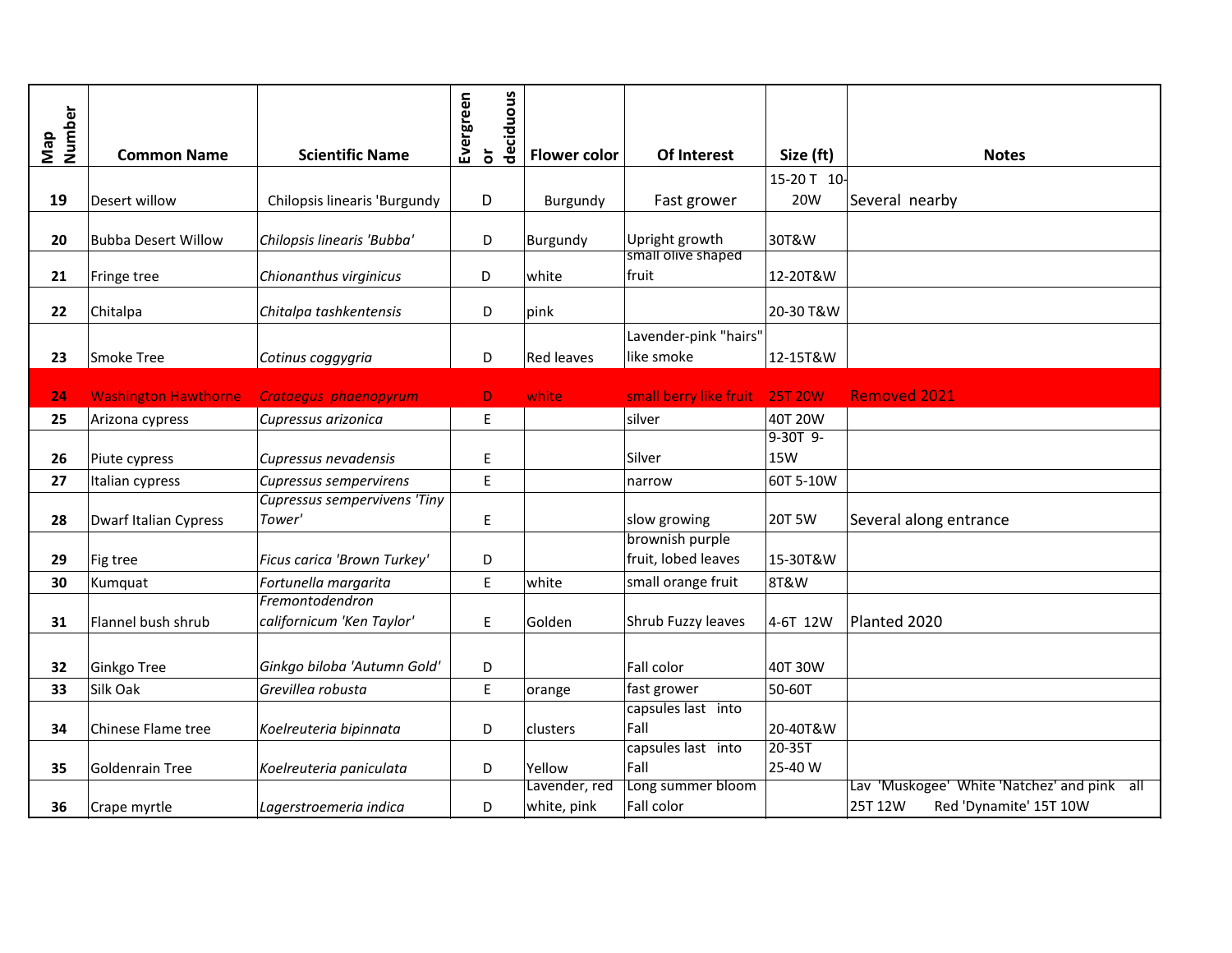|               |                       |                           | <b>Deciduous</b> | Evergreen                    |                     |                          |                                 |
|---------------|-----------------------|---------------------------|------------------|------------------------------|---------------------|--------------------------|---------------------------------|
| Map<br>Number |                       |                           |                  |                              |                     |                          |                                 |
|               | <b>Common Name</b>    | <b>Scientific Name</b>    |                  | $\overleftarrow{\mathbf{o}}$ | <b>Flower color</b> | Of Interest              | Size (ft)                       |
|               |                       |                           |                  |                              |                     | leaves used for          |                                 |
| 37            | Sweet bay             | Laurus nobilis            |                  | D                            |                     | flavoring                | 12-40T&W                        |
|               |                       | Liquidambar styraciflua   |                  |                              |                     | no seed pods<br>fall     |                                 |
| 38            | Lobed Liquidamber     | 'Rotundiloba'             |                  | D                            |                     | color                    | 60T 20W                         |
|               |                       |                           |                  |                              |                     | Irregular form papery    |                                 |
| 39            | Swamp Paperbark       | Melaleuca halmaturorum    |                  | $\mathsf E$                  | White               | bark                     | 20-30 T&W                       |
|               |                       |                           |                  |                              |                     |                          |                                 |
|               |                       |                           |                  |                              |                     | Bark sheds in papery     | 20-30 T 20-                     |
| 40            | Flaxleaf Paperbark    | Melaleuca linarifolia     |                  | $\mathsf E$                  | White               | flakes                   | 25 W                            |
|               |                       |                           |                  |                              |                     |                          |                                 |
|               |                       |                           |                  |                              |                     | Spongy light brown       | May reach                       |
| 41            | <b>Black Tea Tree</b> | Melaleuca Styphelioides   |                  | E                            | White               | bark rounded canopy 70 T |                                 |
|               |                       |                           |                  |                              |                     | No fruit little or no    |                                 |
| 42            | Fruitless Olive       | Olea europaea 'Swan Hill' |                  | E                            |                     | pollen                   | 25-30 T&W                       |
|               |                       |                           |                  |                              |                     |                          | 20-80T 20-                      |
| 43            | Knobcone pine         | Pinus attenuata           |                  | E                            |                     | Cones fast grower        | <b>25W</b>                      |
|               |                       |                           |                  |                              |                     |                          | 30-80T 15-                      |
| 44            | Calabrian Pine        | Pinus brutia              |                  | E                            |                     | Cones slow grower        | 25 W                            |
|               |                       |                           |                  |                              |                     |                          | 50-75T 30-                      |
| 45            | Lacebark Pine         | Pinus bungeana            |                  | E                            |                     | Cones slow grower        | 50W                             |
|               |                       |                           |                  |                              |                     |                          | 30-60T 20-                      |
| 62            | Aleppo Pine           | Pinus halpensis           |                  | E                            |                     | Cones                    | 40W                             |
|               |                       |                           |                  |                              |                     |                          | 60-120T 20-                     |
| 46            | Jeffrey Pine          | Pinus jeffreyi            |                  | E                            |                     | cones                    | <b>25W</b>                      |
|               |                       |                           |                  |                              |                     |                          | 40-80 T                         |
| 47            | Foothill pine         | Pinus sabiniana           |                  | E                            |                     | fast grower              | 30-50W                          |
| 48            | Chinese Pistache      | Pistacia chinensis        |                  | D                            | <b>Berries</b>      | fall color               | 30-60T&W                        |
|               |                       | Pistacia chinensis 'Keith |                  |                              |                     |                          |                                 |
| 49            | Keith Davy Pistache   | Davy'                     |                  | D                            | No Berries          | Fall color               | 30-60T&W<br>A row on Clovis Ave |
|               |                       |                           |                  |                              |                     |                          |                                 |
|               |                       | Platanus x acerifolia     |                  |                              |                     | lobed leaves, brown      | 40-80T                          |
| 50            | London Plane Tree     | 'Columbia'                |                  | D                            |                     | seed clusters            | 30-40W                          |